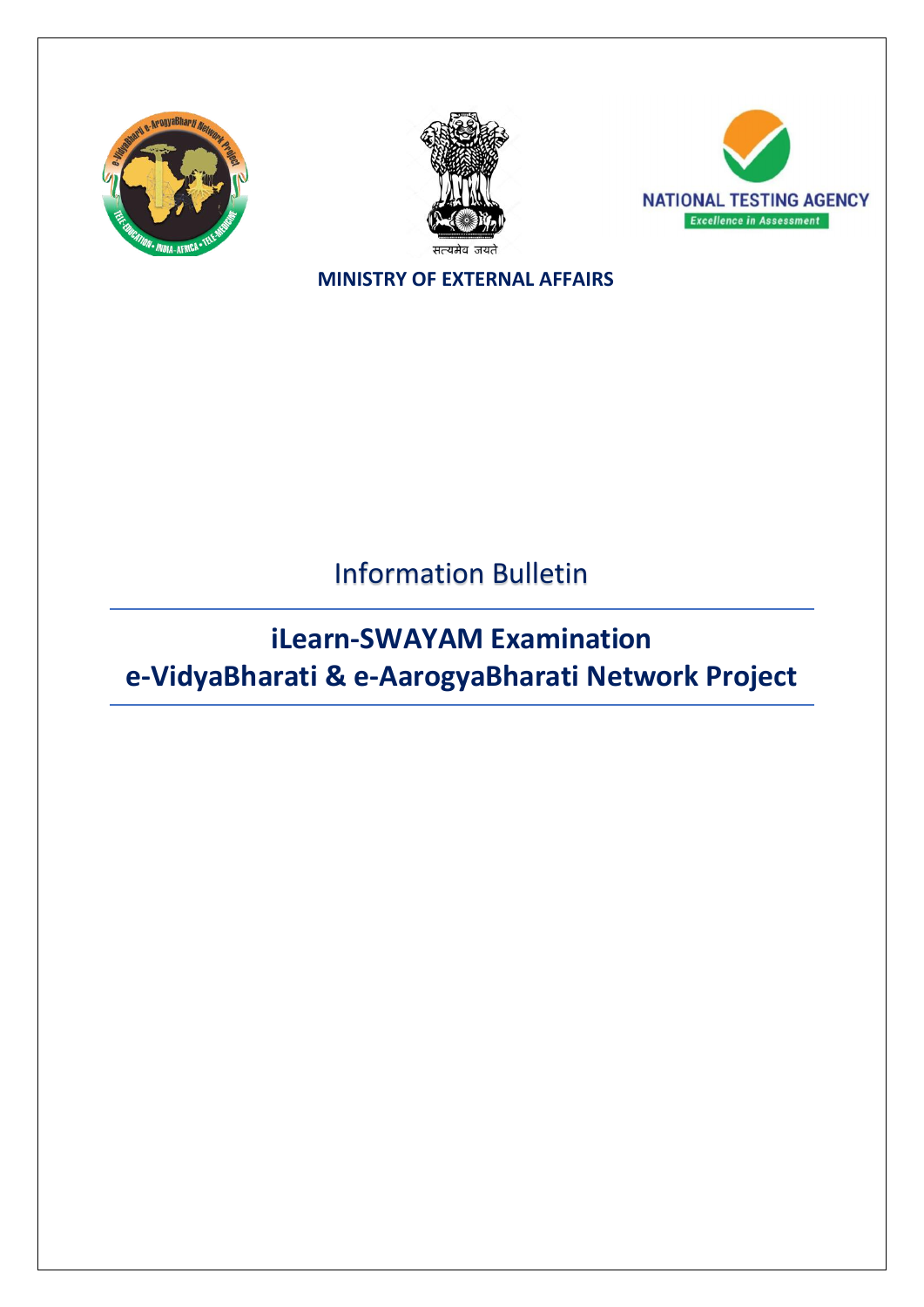| <b>INDEX</b>  |                                                              |                |  |
|---------------|--------------------------------------------------------------|----------------|--|
| <b>S. No.</b> | <b>Description</b>                                           | Page No.       |  |
| A             | <b>IMPORTANT INFORMATION AT A GLANCE</b>                     | $\overline{2}$ |  |
| 1.            | Introduction                                                 | $\overline{2}$ |  |
|               | 1.1 About e-VidyaBharati & e-AarogyaBharati Project          |                |  |
|               | 1.2. About SWAYAM MOOC Courses                               |                |  |
|               | 1.2 About iLearn-SWAYAM Examination                          |                |  |
| 2.            | Scheme of iLearn-SWAYAM examination                          | $3-6$          |  |
|               | 2.1. Registration for examination                            |                |  |
|               | 2.2. Webinar with candidates                                 |                |  |
|               | 2.3. Mode of Examination                                     |                |  |
|               | 2.4. Online Practice test                                    |                |  |
|               | 2.5. e-Admit Card                                            |                |  |
|               | 2.6. Schedule of examination                                 |                |  |
|               | 2.7. Important Instructions                                  |                |  |
|               | 2.8. Remote Proctoring-Online Based Test (RP-OBT) Guidelines |                |  |
|               | 2.9. Unfair Means Practices and Breach of Examination Rules  |                |  |
| 3.            | Result of iLearn-SWAYAM examination                          | 6              |  |
| 4.            | Correspondence with NTA                                      | 6              |  |
| 5.            | <b>Important Links</b>                                       | 6              |  |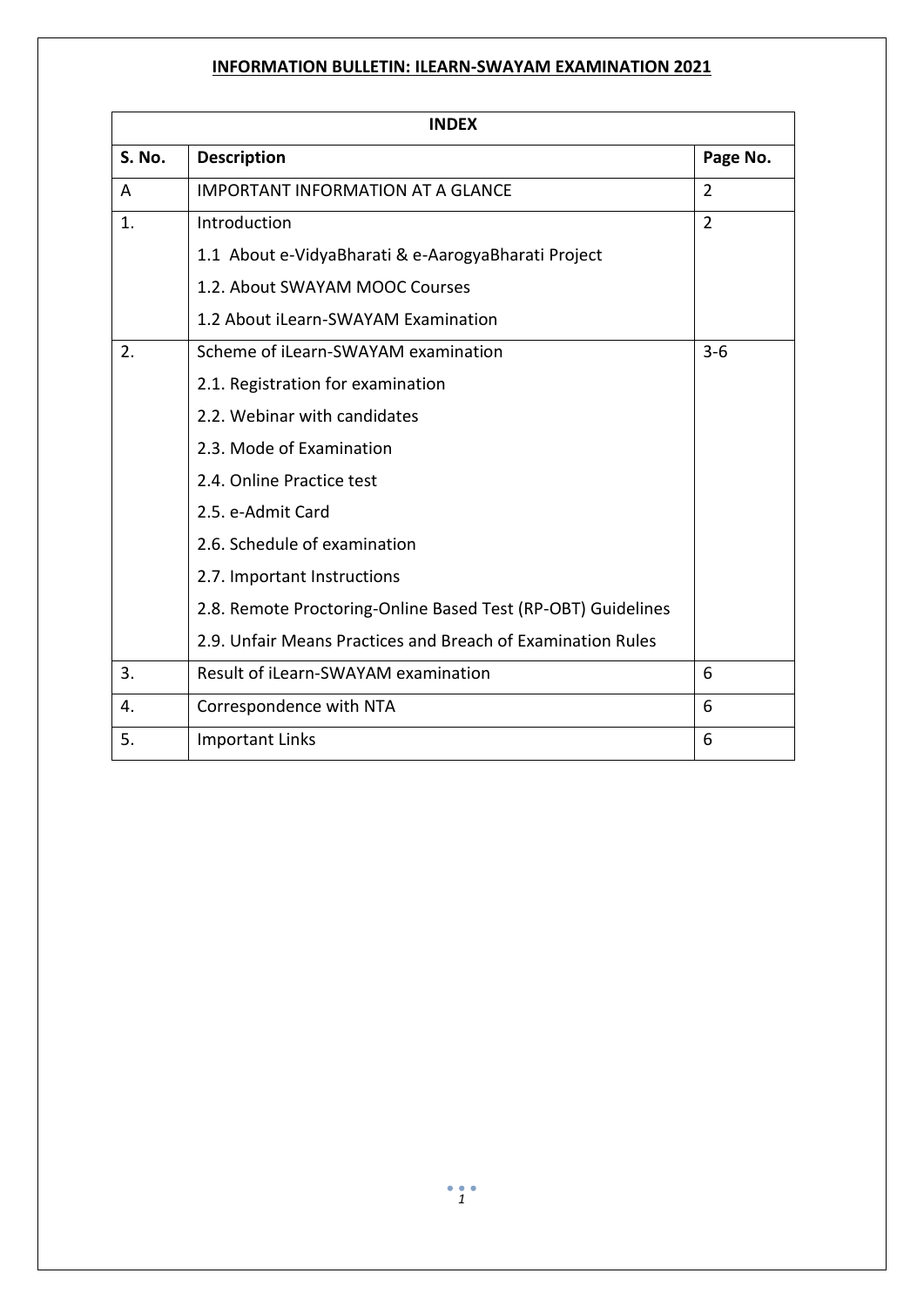### **A. IMPORTANT INFORMATION AT A GLANCE**

(iLearn-SWAYAM Test, based on 'Remote Proctoring-Online Based Test (RP-OBT) Guidelines)

1. Important Dates for iLearn-SWAYAM Examination 2021:

| <b>SN</b>      | <b>Activities</b>                                                                                 | <b>Dates</b>                |
|----------------|---------------------------------------------------------------------------------------------------|-----------------------------|
| 1              | Instruction of examination to candidates email id                                                 | 5.12.2021                   |
| $\overline{2}$ | Registration for examination on NTA website                                                       | $5.12.2021 -$<br>12.12.2021 |
| 3              | Downloading of Admit Cards from NTA website                                                       | 12.12.2021                  |
| 4              | Webinar with candidates the requirement of online examination<br>& respond to candidates' queries | 15.12.2021                  |
| 5.             | Practice Tests and respond to candidates' queries                                                 | 16.12.2021                  |
| 6              | Date of Examination                                                                               | 19.12.2021                  |
| 7              | Time of Examination                                                                               | As per admit<br>Card        |
| 8              | <b>Declaration of Final Result</b>                                                                | To be<br>announced          |

### 2. Note:

- i) The above dates may be changed in case of any unforeseen circumstances. The candidates will be informed through their email.
- ii) In case of OBT-RP Test shall be conducted at place of stay (PoS) of candidates, using their PCs/Laptops & internet 1Mbps Speed or more.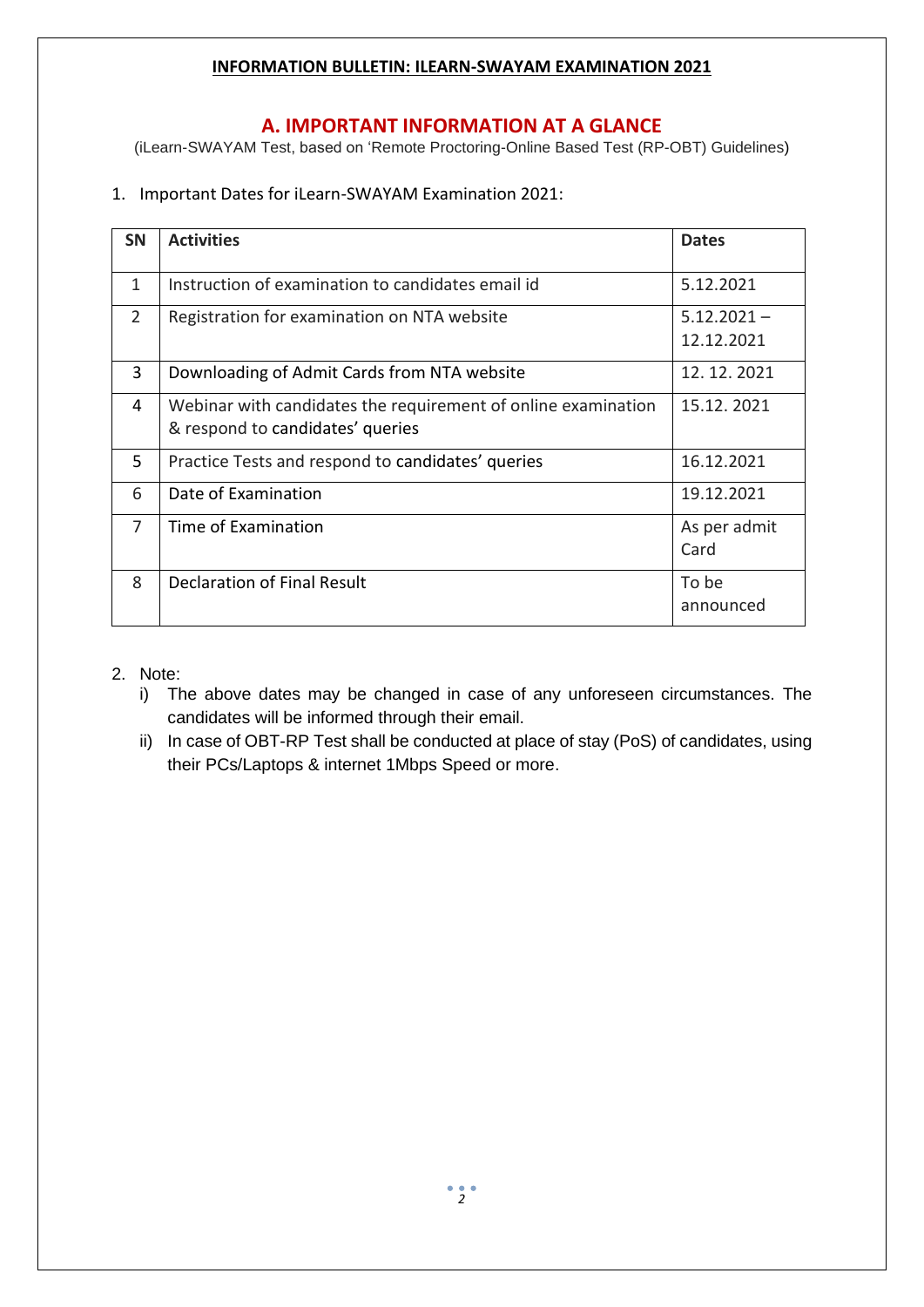## **iLearn-SWAYAM Examination 2021**

# **1. INTRODUCTION**

# **1.1. About e-VidyaBharati and e-AarogyaBharati (e-VBAB) Network project**

The e-VBAB project is initiative of Ministry of External Affairs to offer tele-education and tele-medicine services to African countries. These services are offered free of cost to Africa. The e-VidyaBharati portal aims to offer online education to African Learners and was formally launched in October 2019 with SWAYAM Massive Open Online Courses (MOOC) courses. The portal can be accessed using url: [www.ilearn.gov.in.](http://www.ilearn.gov.in/)

Currently Memorandums of Understanding (MoU) has been signed with 19 African countries for participation in e-VBAB project namely, Benin, Comoros, Cote d'Ivore, DRC, Eritrea, Ghana, Malawi, Mali, Mauritius, Mozambique, Gambia, Guinea, Seychelles, Sudan, Sierra Leone, Uganda, Zambia, Somalia, Nigeria.

## **1.2. About SWAYAM Massive Open Online Courses (MOOCs)**

More than 400 SWAYAM course are offered through iLearn portal of e-VBAB project. The offered courses are from a variety of disciplines namely, Art and Humanities, Computer, IT, Engineering, Commerce, Management, Law, Maths and Sciences, Social Sciences, Life Sciences, Languages.

The Learners must register on the iLearn portal and enroll under SWAYAM courses of their choice free of cost.

### **1.3. About iLearn-SWAYAM Examination**

The Learners needs to register for examination upon receipt of notification from NTA and appear in the examination. The certificate will only be issued when the student secure minimum cut off marks assigned to pass the iLearn-SWAYAM examination conducted by Ministry of External Affairs in collaboration with National Testing Agency (NTA). The examination shall be conducted in the country of their nationality of the Learner. The examination is free for African Learners and all the charges shall be borne by Ministry of External Affairs.

## **2. Scheme of iLearn-SWAYAM examination**

## **2.1. Registration for Examination**

Candidates shall login to link: http://measwayam.nta.ac.in/ and register themselves for examination by verifying the prefilled data, filling in any other information sought, uploading their recent photograph and submit the application. The examination registration link will be open from 05 December 2021 to 12 December 2021. Once the examination registration form is successfully submitted, an Admit Card for the Test will be mailed at your registered email id. The Test is tentatively scheduled on 19 December 2021.

### **2.2. Webinar with candidates**

A webinar shall be organized by NTA with the candidates registered for the examination to explain the technical details of examination application and process of examination. The schedule and other information shall be shared with candidates over registered email id.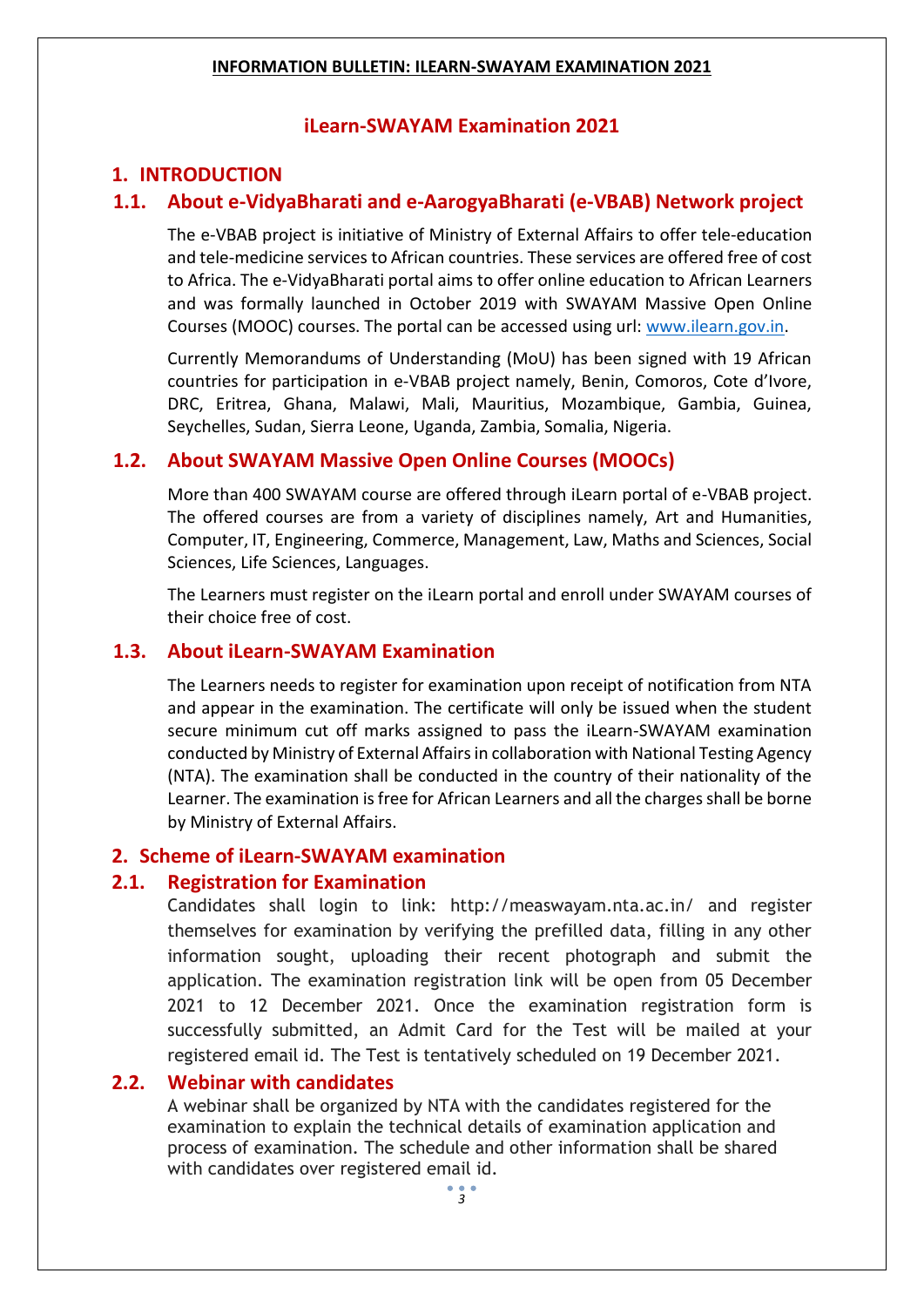# **2.3. Mode of Examination**

iLearn-SWAYAM examination-2021 will be conducted in "Remote Proctoring-Online Based Test (RP-OBT)" mode only. The Question Papers will be available in English Language only.

The question papers will have Multiple-Choice Questions (MCQs). There will be no negative marking.

## **2.4. Online Practice tests**

Candidates are advised to participate in practice test conducted by NTA before the examination. All efforts are made to provide practice tests and questions so that candidates can familiarize themselves with logging into the system using examination link, go through the detailed instructions regarding the test, use the mouse or numeric keyboard on screen (virtual) for attempting each question, scroll down to the next question, navigate between questions, review and edit their options and submit answers.

## **2.5. e-Admit Card**

The e-Admit Card would be issued provisionally to the candidates through the NTA website: << >>. The candidate has to download the Admit Card from the NTA website. In case of any discrepancy in the particulars of the candidate or his/her photograph and signature shown in the e-Admit Card and Confirmation Page, the candidate may immediately approach the NTA Help Line between 10.00 am to 5.00 pm IST.

The candidate will appear in the examination at the given date and shift/timing as indicated in his/her e-Admit Card.

In case a candidate is unable to download his/her Admit Card from the website, he/she should approach the NTA Help Line Number: <<>> between 10.00 am to 5.00 pm IST.

## **2.6. Schedule of examination**

**Date of examination: Timing of Examination:**

# **2.7. Important Instructions**

- Candidates are advised to login the examination link 2 hours before commencement of the examination.
- The candidate should ensure that the question paper available on the computer is as per his/her opted subject indicated in the Admit Card. In case, the subject of question paper is other than his/her opted subject, the same may be brought to the notice of the Invigilator concerned.
- For any queries or issues regarding Remote Proctoring-Online Based Test (RP-OBT), the candidates may contact on Helpline Numbers available on information bulletin or communicated to candidates over email id.
- In case of poor internet connection at Learner side, student shall be given three chances to login after that the examination application shall not allow to complete the examination. The candidates may contact on Helpline Numbers available on information bulletin or communicated to candidates over email id.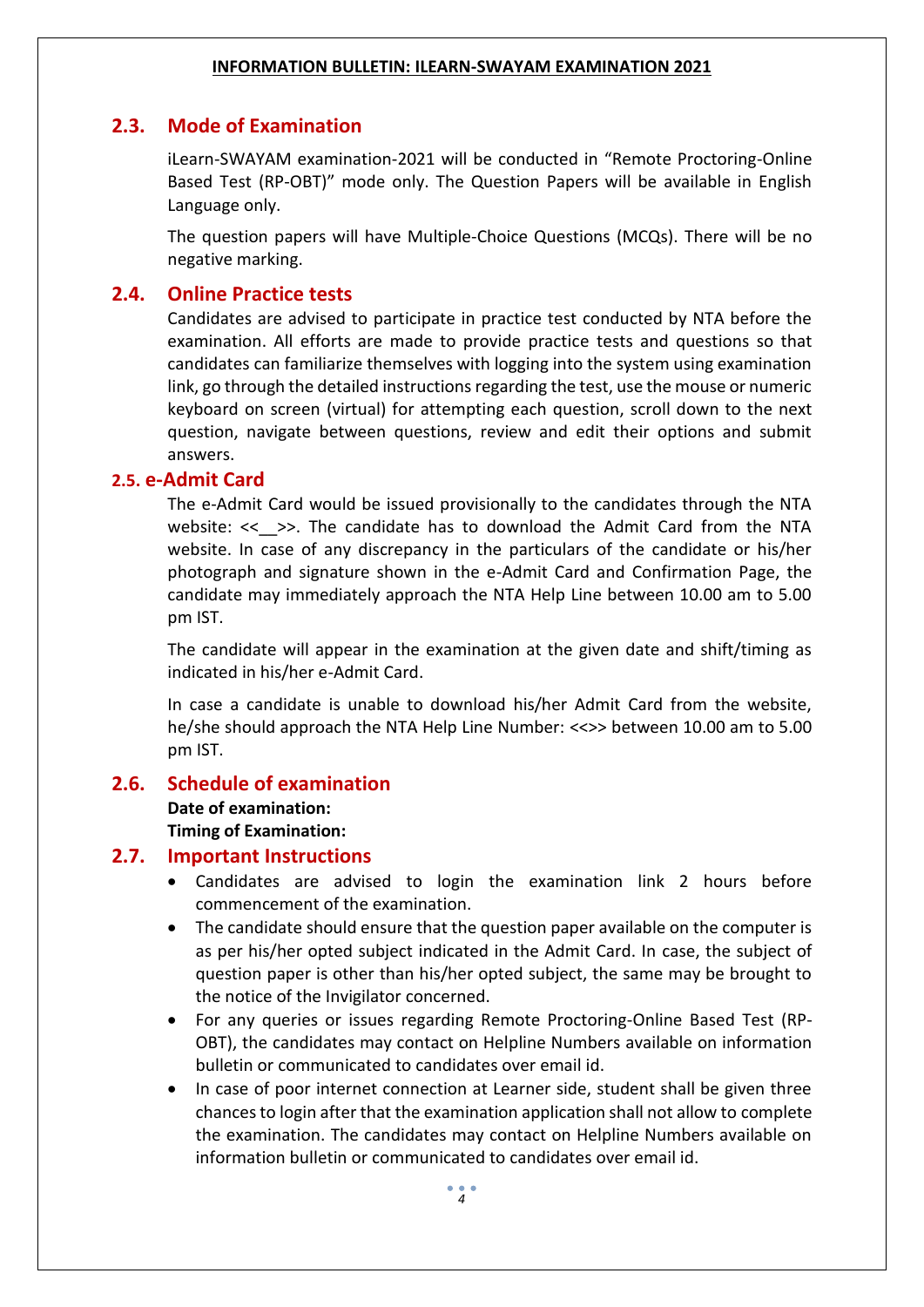- For those who are unable to appear on the scheduled date of test for any reason, retest shall not be held by the NTA under any circumstances.
- Candidates MUST keep ready the following documents on the day of examination for verification:
	- $\triangleright$  Copy of Admit Card downloaded from NTA website
	- $\triangleright$  National ID proof (Passport preferably) with photograph

## **2.8. Remote Proctoring-Online Based Test (RP-OBT) Guidelines**

NTA will conduct the test by 'Remote Proctoring-Online Based Test' (RP-OBT) process and the question paper will have Multiple Choice Questions (MCQs). The Test will be of 3-hour duration. The test will be conducted at the **place of your stay**, through online proctored mode. Further instructions shall only be sent to candidates who register on the link provided.

You are required to arrange and use a Laptop/Desktop, Hardware/Software of the following Specifications, for taking the Test, at place of stay:

| Hardware/Software          | <b>Specification</b>                                                                                                                                              |
|----------------------------|-------------------------------------------------------------------------------------------------------------------------------------------------------------------|
| Requirement                |                                                                                                                                                                   |
| <b>RAM</b>                 | 2 GB and above                                                                                                                                                    |
| Microphone                 | Built-in microphones are acceptable. External<br>microphone is recommended                                                                                        |
| Web Camera                 | Webcam must have a minimum resolution of<br>➤<br>640x480 @ 15 fps<br>$\triangleright$ Webcam may be internal or may be external<br>and connected to the computer  |
| Recommended Internet Speed | 1 Mbps or more – dedicated and continuous<br>➤<br>connectivity<br>Wired or wireless networks Processor - 2 core<br>➤<br>or above                                  |
| <b>Operating System</b>    | Windows 10 (Pro, Enterprise, and Education<br>editions) OR Windows 8/8.1 (32-bit and 64-bit)<br>(all editions) OR Windows 7 (32-bit and 64-bit)<br>(all editions) |
| Other Software needed      | Latest version of Chrome & .Net Version 4.5.2 or<br>above should be preinstalled                                                                                  |
| Exam Browser               | Link to download 'Secured Exam Browser' shall be<br>provided to you and is to be installed before Mock<br>and final test                                          |

# **2.9. Unfair Means Practices and Breach of Examination Rules**

Unfair Means practice is an activity that allows a candidate to gain an unfair advantage over other candidates. It includes, but is not limited to:

- i) Using someone to write examination (impersonation) or preparing material for copying;
- ii) Breaching examination rules or any direction issued by NTA in connection with iLearn-SWAYAM 2021 examination from time to time;